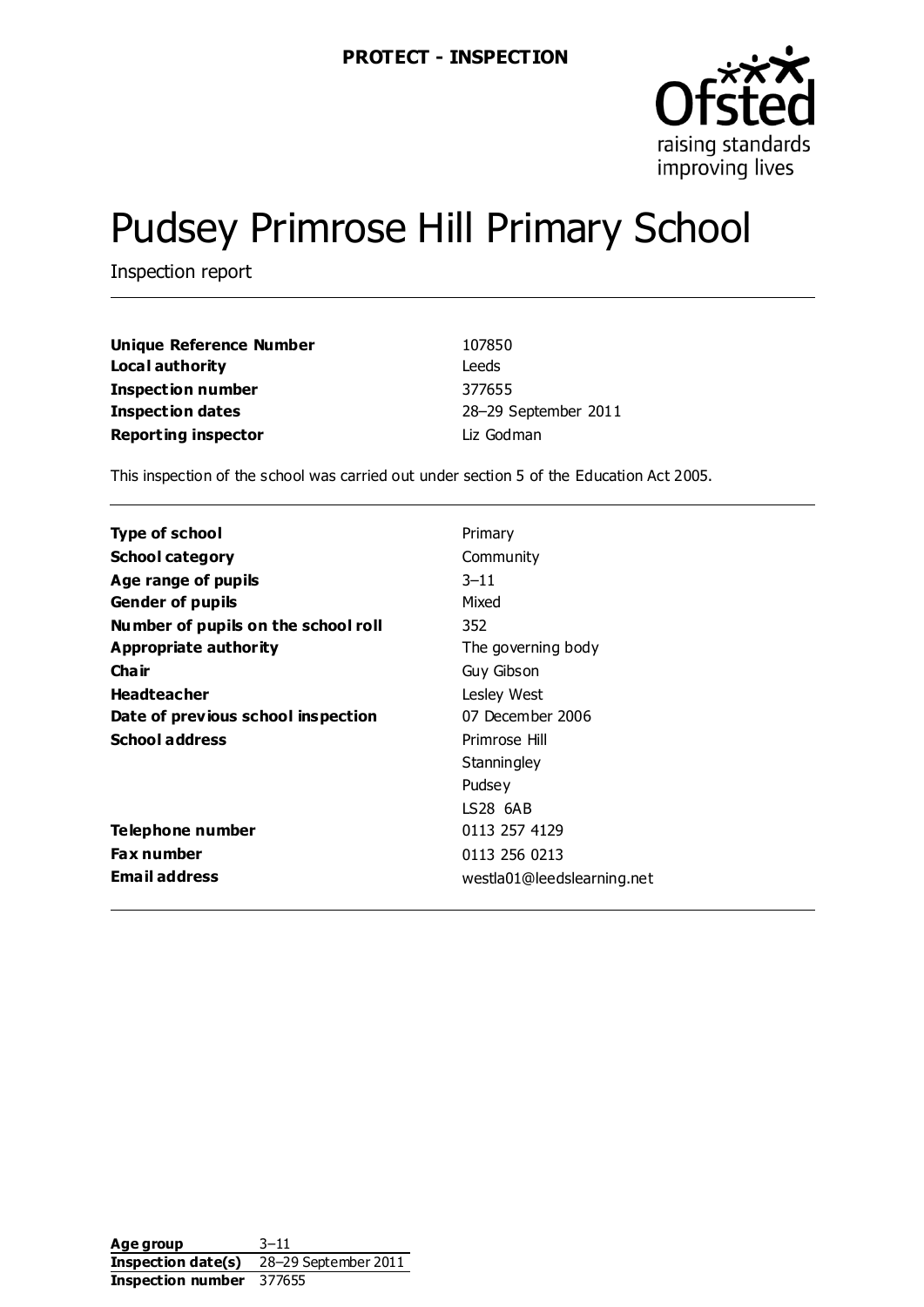The Office for Standards in Education, Children's Services and Skills (Ofsted) regulates and inspects to achieve excellence in the care of children and young people, and in education and skills for learners of all ages. It regulates and inspects childcare and children's social care, and inspects the Children and Family Court Advisory Support Service (Cafcass), schools, colleges, initial teacher training, work-based learning and skills training, adult and community learning, and education and training in prisons and other secure establishments. It rates council children's services, and inspects services for looked after children, safeguarding and child protection.

Further copies of this report are obtainable from the school. Under the Education Act 2005, the school must provide a copy of this report free of charge to certain categories of people. A charge not exceeding the full cost of reproduction may be made for any other copies supplied.

If you would like a copy of this document in a different format, such as large print or Braille, please telephone 0300 123 4234, or email [enquiries@ofsted.gov.uk](mailto:enquiries@ofsted.gov.uk)

You may copy all or parts of this document for non-commercial purposes, as long as you give details of the source and date of publication and do not alter the information in any way.

To receive regular email alerts about new publications, including survey reports and school inspection reports, please visit our website and go to 'Subscribe'.

Piccadilly Gate Store Street Manchester M1 2WD

T: 0300 123 4234 Textphone: 0161 618 8524 enquiries@ofsted.gov.uk [www.ofsted.gov.uk](http://www.ofsted.gov.uk/)



© Crown copyright 2011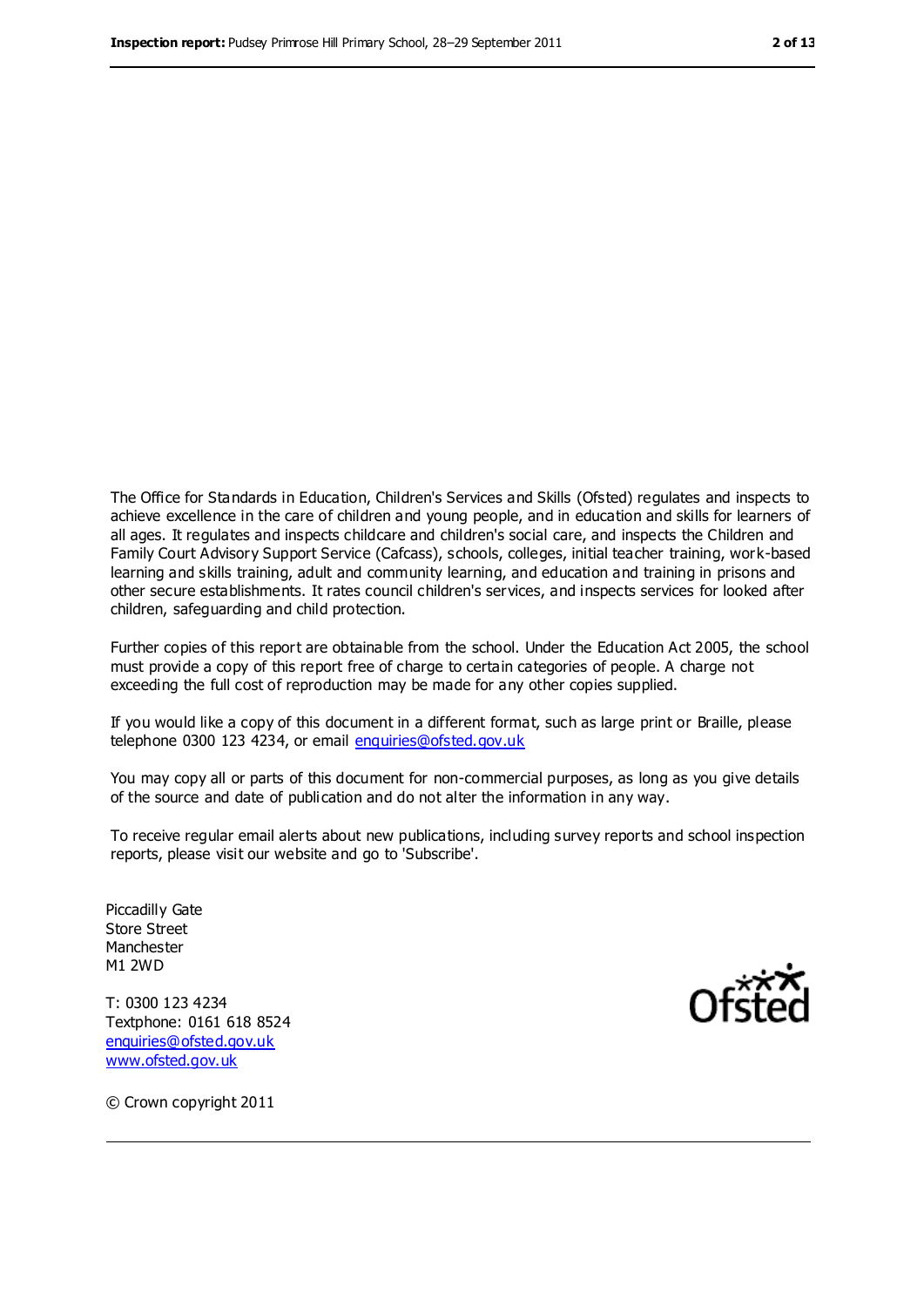# **Introduction**

This inspection was carried out by three additional inspectors. Inspectors observed 24 lessons, taught by 15 teachers. They met with groups of pupils and staff and with representatives of the governing body. Inspectors observed the school's work and looked at a variety of policy and curriculum documents and the school improvement plan. They scrutinised questionnaires completed by pupils and staff and 126 questionnaires returned by parents and carers.

The inspection team reviewed many aspects of the school's work. It looked in detail at a number of key areas.

- Whether pupils, including those who are more able, achieve highly.
- What the impact of support from school leaders has been on the quality of teaching and the use of assessment to support learning.
- Whether school leaders have accurately identified priorities for school improvement.
- What impact the school's actions have had on outcomes for boys in the Early Years Foundation Stage.

## **Information about the school**

Pudsey Primrose Hill is larger than most primary schools. The proportion of pupils known to be eligible for free school meals is broadly average, as is the number of pupils identified as having special educational needs and/or disabilities, including those with a statement of special educational needs. Most pupils are White British. The school has a wide range of nationally recognised awards, including the Stephen Lawrence Award and the Leeds Inclusion Charter Mark. It has Healthy School status. The school provides breakfast and after-school clubs, managed by the governing body.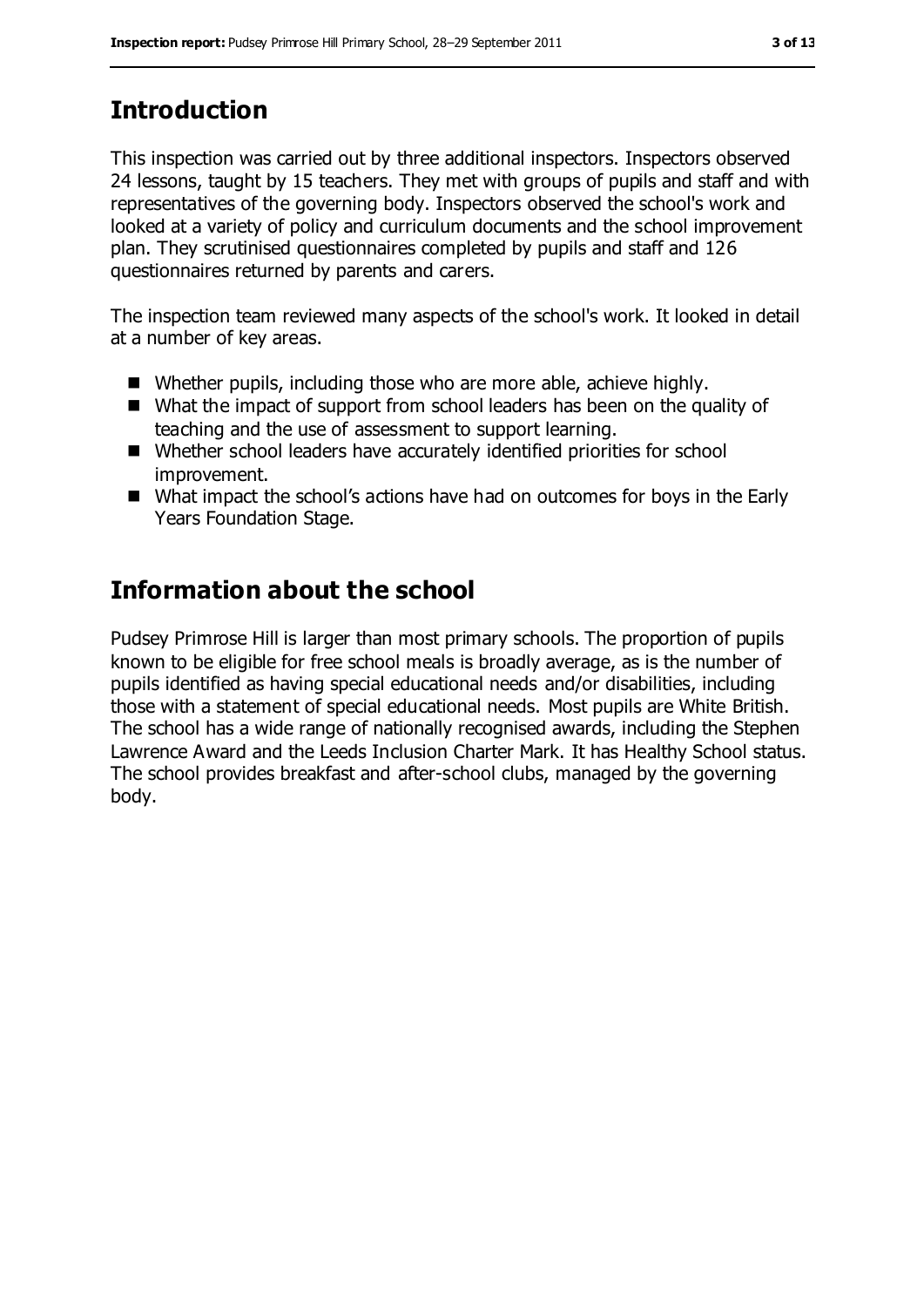**Inspection grades: 1 is outstanding, 2 is good, 3 is satisfactory and 4 is inadequate** Please turn to the glossary for a description of the grades and inspection terms

# **Inspection judgements**

| Overall effectiveness: how good is the school? |  |
|------------------------------------------------|--|
|                                                |  |

#### **The school's capacity for sustained improvement 1**

#### **Main findings**

Pudsey Primrose Hill is an outstanding school. Pupils attain highly and make exceptionally rapid progress in developing a broad range of knowledge and skills for the future. Parents and carers who responded to the questionnaire are unanimous that they are happy with their child's experience at the school. Pupils are confident, friendly and highly supportive of one another and take great pride in their school and in their achievements. All of their outcomes are outstanding.

The school's success is the result of exceptional leadership and a very strong sense of purpose shared among all staff. The school has built on its numerous strengths and is swift in responding to areas it identifies as needing improvement. For example, meeting the needs of higher-attaining pupils at Key Stages 1 and 2 and improving the skills of boys in the Early Years Foundation Stage are priorities for this year. Already there is clear evidence that the needs of both these groups are being met exceptionally well in lessons and in the activities provided in the Nursery and Reception classes. Pupils with special educational needs and/or disabilities also make outstanding progress as a result of the carefully matched work they receive and the excellent support of teaching assistants.

Pupils are enthused by the outstanding curriculum and relish the opportunity to contribute to its development. The curriculum caters extremely well for pupils' wideranging needs and abilities and is a significant factor in their exceptional learning and progress. Pupils also receive outstanding care, guidance and support. As a result, they follow the highly caring example set by adults in their interactions with one another and say they feel very safe.

Despite a recent and significant turnover of staff, the quality of teaching is good and sometimes outstanding. The school has excellent systems to track pupils' progress and these are used to plan lessons with a high degree of challenge for pupils of all abilities. Although there are examples of exemplary practice, there are a few occasions when opportunities are missed in lessons for pupils to review and assess their own learning.

The school has outstanding capacity to improve further. This arises from extremely strong leadership, highly incisive school self-evaluation and concerted and very effective actions to maintain the school's strengths and to secure further improvement.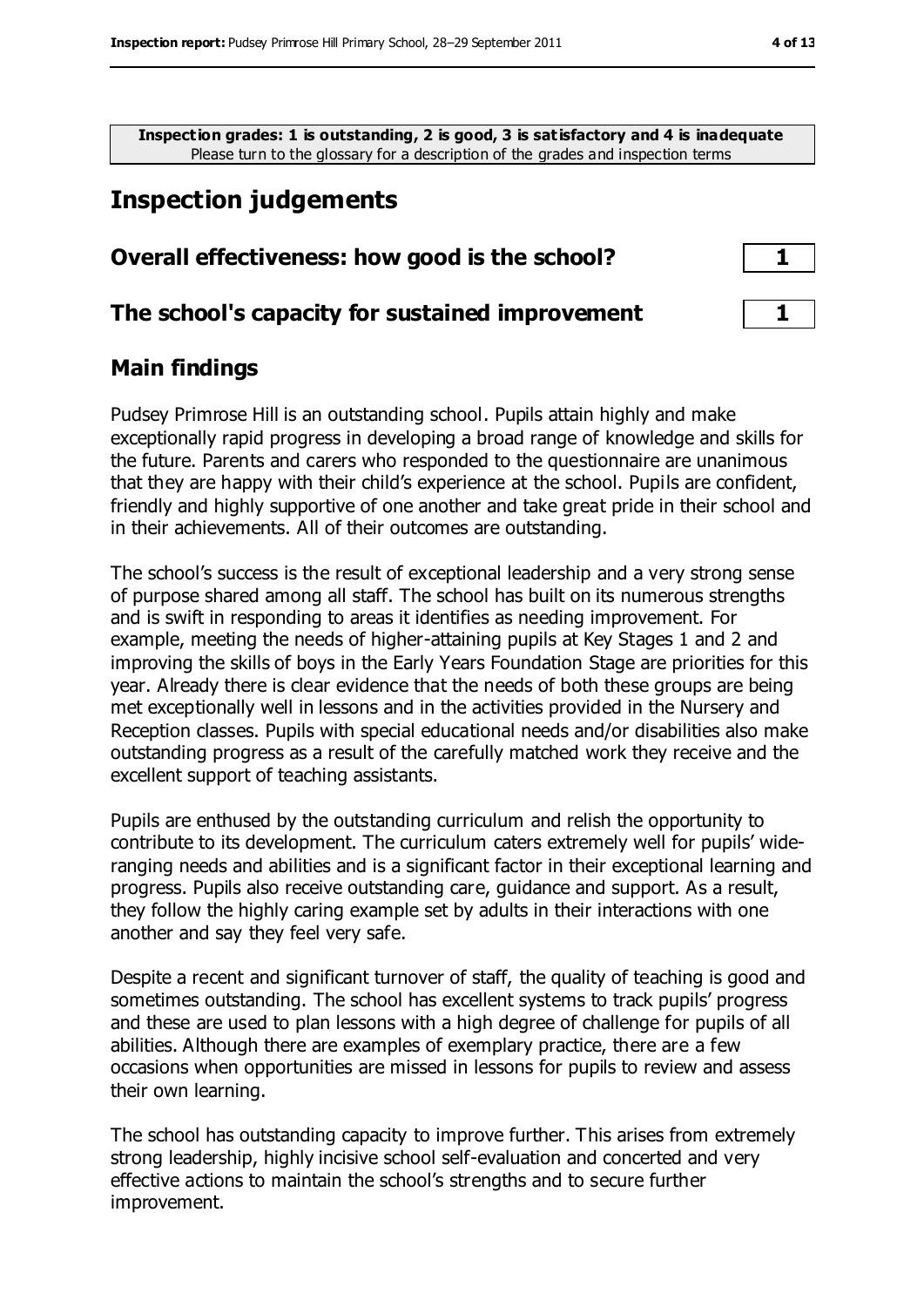#### **What does the school need to do to improve further?**

 Extend the instances of exemplary practice so that there are regular and consistent opportunities for pupils to review and assess their learning in all classes.

#### **Outcomes for individuals and groups of pupils 1**

Pupils have exceptionally positive attitudes to learning. In Year 1 pupils were eager to write instructions for making 'funky fruit faces', following the teacher's challenging success criteria. They then enjoyed eating the fruit. In a Year 5 and 6 mathematics lesson pupils said, 'We love a challenge' and greatly enjoyed discussion at the end of the lesson about their findings. This is typical of most lessons and contributes to the highly successful learning of all pupils, including the more able. Occasionally, the rate of pupils' progress in lessons dips when teaching loses a little pace. Pupils with special educational needs and/or disabilities make excellent progress both in lessons and over time. Their attitudes to learning and their behaviour are exemplary as a result of the sensitive support they receive and the frequent celebration of the small steps in their achievement.

Results from national and teachers' assessments show a pattern of sustained high attainment in English and mathematics over a number of years. This is confirmed by samples of pupils' work in English, mathematics and science retained from last school year. These show pupils' outstanding progress from below average starting points. These factors result in all groups of pupils achieving outstandingly well.

Pupils enjoy school immensely and their attendance is high. They make an outstanding contribution. For example, they led improvement to the playground's appearance by painting a mural focusing on environmental issues. Pupils take their responsibilities very seriously, helping the youngest children at lunchtime and promoting healthy lifestyles strongly. Their excellent behaviour in lessons and around the school, their ability to reflect and their strong understanding of similarities and differences between cultures are indicative of their outstanding spiritual, moral, social and cultural development.

| $111000$ and and graduate the papilo baccomide                           |  |
|--------------------------------------------------------------------------|--|
| Pupils' achievement and the extent to which they enjoy their learning    |  |
| Taking into account:                                                     |  |
| Pupils' attainment <sup>1</sup>                                          |  |
| The quality of pupils' learning and their progress                       |  |
| The quality of learning for pupils with special educational needs and/or |  |
| disabilities and their progress                                          |  |
| The extent to which pupils feel safe                                     |  |
| <b>Pupils' behaviour</b>                                                 |  |
| The extent to which pupils adopt healthy lifestyles                      |  |
| The extent to which pupils contribute to the school and wider community  |  |

These are the grades for pupils' outcomes

 $\overline{a}$ 

<sup>&</sup>lt;sup>1</sup>The grades for attainment and attendance are: 1 is high; 2 is above average; 3 is broadly average; and 4 is low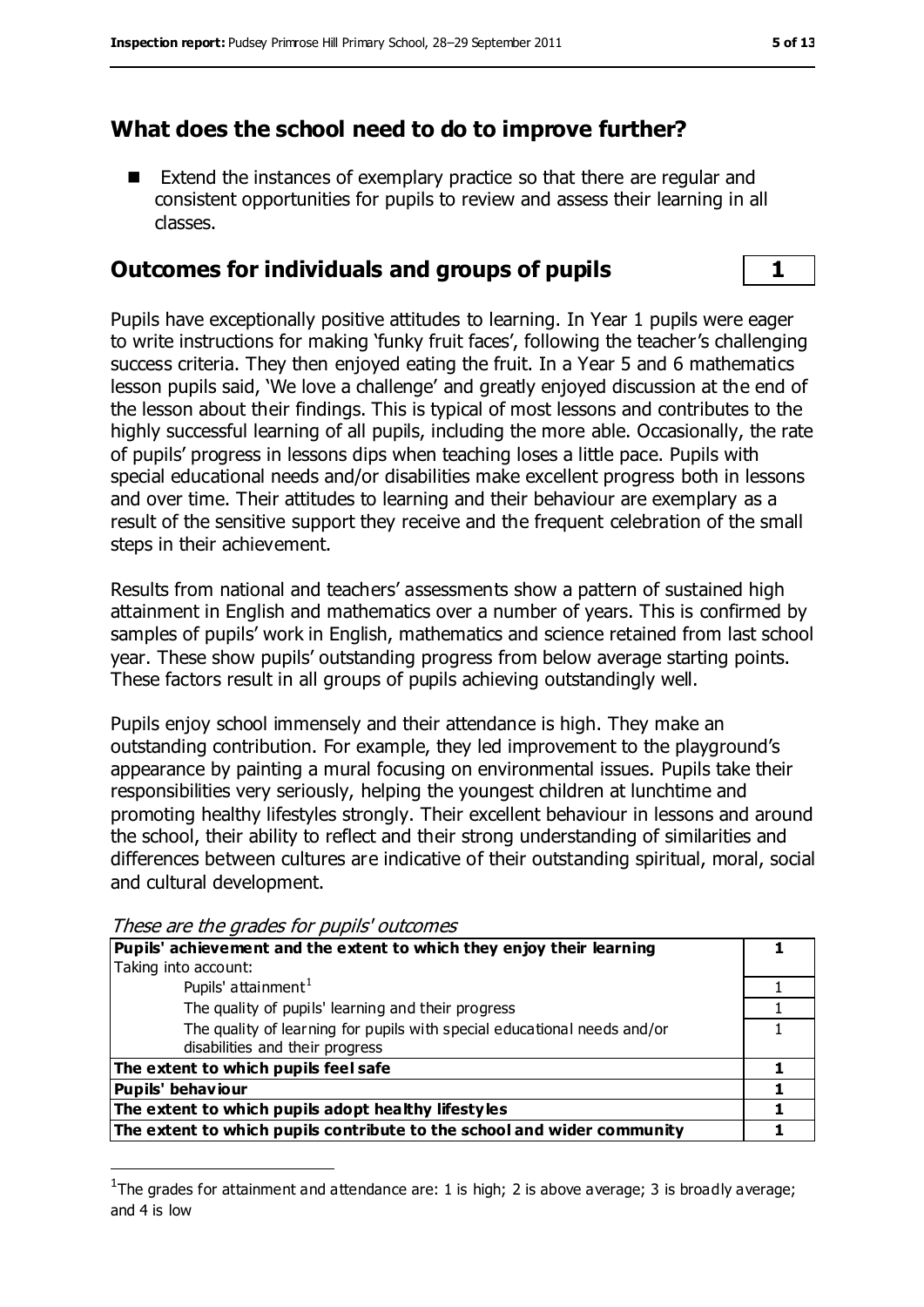| The extent to which pupils develop skills that will contribute to their future<br>economic well-being |  |
|-------------------------------------------------------------------------------------------------------|--|
| Taking into account:                                                                                  |  |
| Pupils' attendance <sup>1</sup>                                                                       |  |
| The extent of pupils' spiritual, moral, social and cultural development                               |  |

#### **How effective is the provision?**

The quality of teaching and the use of assessment to support learning are good, although there are examples of outstanding teaching and assessment. All lessons are characterised by activities to meet the very wide range of pupils' needs. Resources support learning very well. This includes information and communication technology (ICT), which pupils use independently, and practical materials for counting in mathematics. Where teaching is outstanding the lesson progresses at a rapid pace as pupils follow the 'steps to success' and have a great sense of achievement. In Years 5 and 6 pupils quickly learned a song, sang it in rounds, accompanied it with glockenspiels and gave a polished performance by the end of the lesson. In lessons where teaching is good, rather than outstanding, there is sometimes a dip in the rate of learning or there are missed opportunities for pupils to reflect and consider how they could improve their work.

The curriculum gives pupils a very secure grounding in basic skills and ensures they have rich experiences through visits, visitors and focus weeks. This is enshrined in the 'Primrose Hill Promise', with opportunities for pupils to visit theatres, museums and art galleries. During the inspection a 'Boffin' visited Years 5 and 6, helping pupils develop computer animations linked to creation stories. This enriched their spiritual and emotional development as well as their ICT skills.

Outstanding care, guidance and support ensure the school is a highly harmonious and inclusive community. The school takes exceptionally good care of pupils whose circumstances potentially place them at risk of becoming vulnerable. Early identification of needs and swift intervention, involving all the relevant agencies, have made a big difference to the well-being and progress of these pupils. The breakfast club gives pupils a good start to the day and the after-school club makes a strong contribution to their learning and social skills.

| These are the grades for the guanty of provision                         |  |
|--------------------------------------------------------------------------|--|
| The quality of teaching                                                  |  |
| Taking into account:                                                     |  |
| The use of assessment to support learning                                |  |
| The extent to which the curriculum meets pupils' needs, including, where |  |
| relevant, through partnerships                                           |  |
| The effectiveness of care, guidance and support                          |  |

These are the grades for the quality of provision

#### **How effective are leadership and management?**

The outstanding leadership of senior staff has developed an exceptionally strong staff team highly focused on ensuring the best possible learning and progress for all pupils. Excellent support for less experienced staff has enabled them quickly to become part of the team and to develop their teaching to a good and often outstanding quality. Incisive and highly accurate school self-evaluation is used very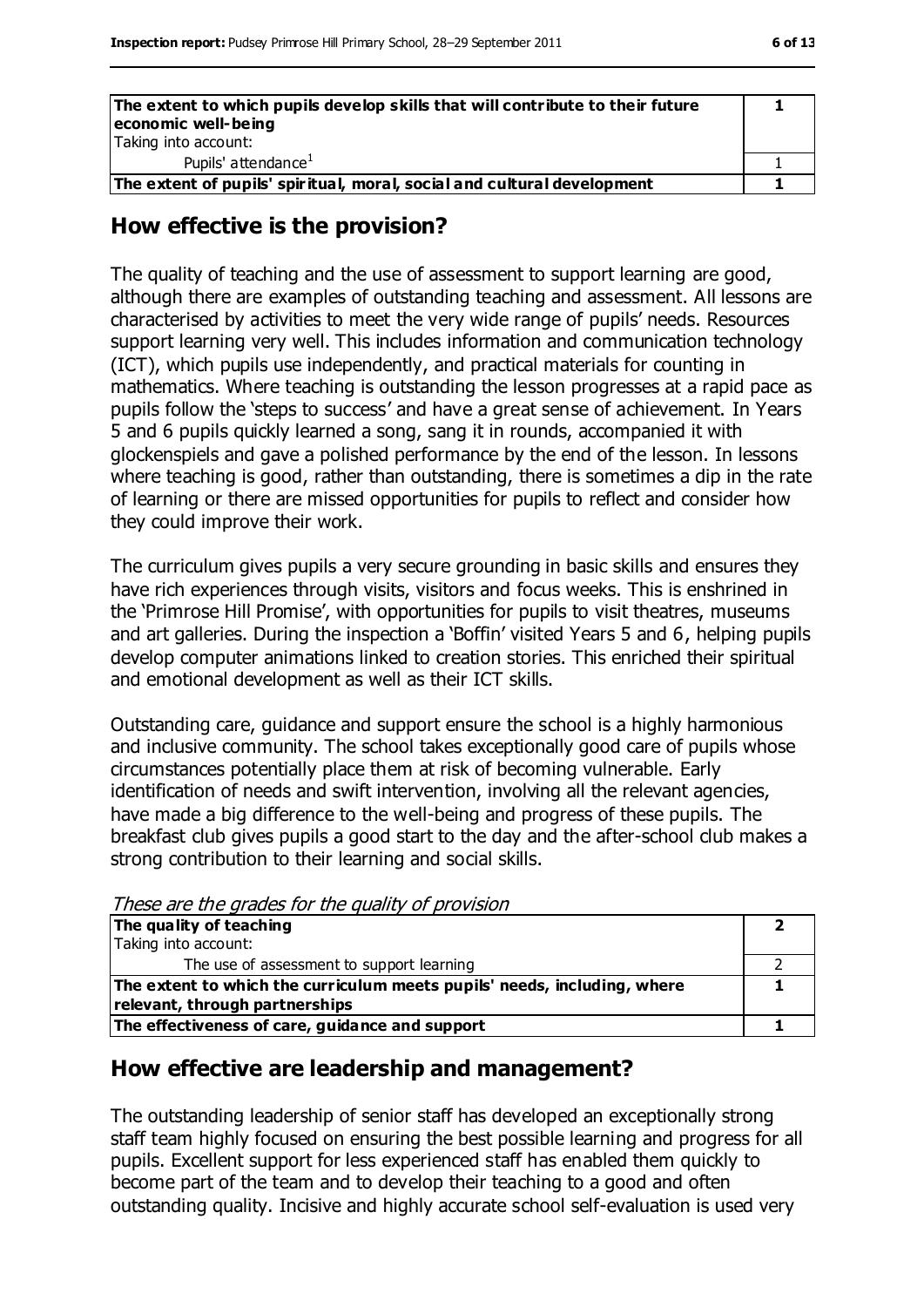well to identify and tackle any areas of the school's work in need of an extra boost. The arrangements for curriculum planning secure highly cohesive and coherent provision, ensuring equality of opportunity for pupils of all abilities and across the mixed-age classes. This is evident in the outstanding outcomes for all groups of pupils. Excellent promotion of community cohesion ensures that the school is a highly inclusive community. Pupils also have an excellent understanding of different communities in Britain and around the world.

Partnerships with parents and carers are outstanding. Learning logs provide a good basis for homework. Parents, carers and pupils are very positive about how these link learning at home and at school. Outstanding partnerships with other schools and agencies help to ensure a smooth transition between the different stages of education and a coordinated response to meeting pupils' additional educational needs. Safeguarding of pupils is good. Staff are well trained and vigilant in ensuring pupils are protected and the school premises are maintained well to ensure pupils' safety.

The governing body meets its legal responsibilities and provides good support and challenge to the school. Governors are well informed about the work of the school. Changes in membership of the governing body mean that it is not yet in a position to make a full contribution to the school's strategic development. Judicious use of resources has helped to provide an exceptionally stimulating environment for pupils. This, along with outstanding outcomes, means that the school provides excellent value for money.

| The effectiveness of leadership and management in embedding ambition and<br>driving improvement<br>Taking into account:                                             |   |
|---------------------------------------------------------------------------------------------------------------------------------------------------------------------|---|
| The leadership and management of teaching and learning                                                                                                              |   |
| The effectiveness of the governing body in challenging and supporting the<br>school so that weaknesses are tackled decisively and statutory responsibilities<br>met | 7 |
| The effectiveness of the school's engagement with parents and carers                                                                                                |   |
| The effectiveness of partnerships in promoting learning and well-being                                                                                              |   |
| The effectiveness with which the school promotes equality of opportunity and<br>tackles discrimination                                                              |   |
| The effectiveness of safeguarding procedures                                                                                                                        | 2 |
| The effectiveness with which the school promotes community cohesion                                                                                                 |   |
| The effectiveness with which the school deploys resources to achieve value for<br>money                                                                             |   |

These are the grades for the leadership and management

## **Early Years Foundation Stage**

Children make outstanding progress in the Nursery and Reception classes from starting points below those typical for their age. They settle quickly into the Nursery and make rapid gains in social skills. Children respond to challenges with considerable enthusiasm. They are very willing to share their concerns with adults as they are highly confident in the adults' care for them. Children greatly enjoy exploring the attractive and stimulating outdoor areas, whether undertaking counting challenges, looking at the plants that grow there or exploring the tactile qualities of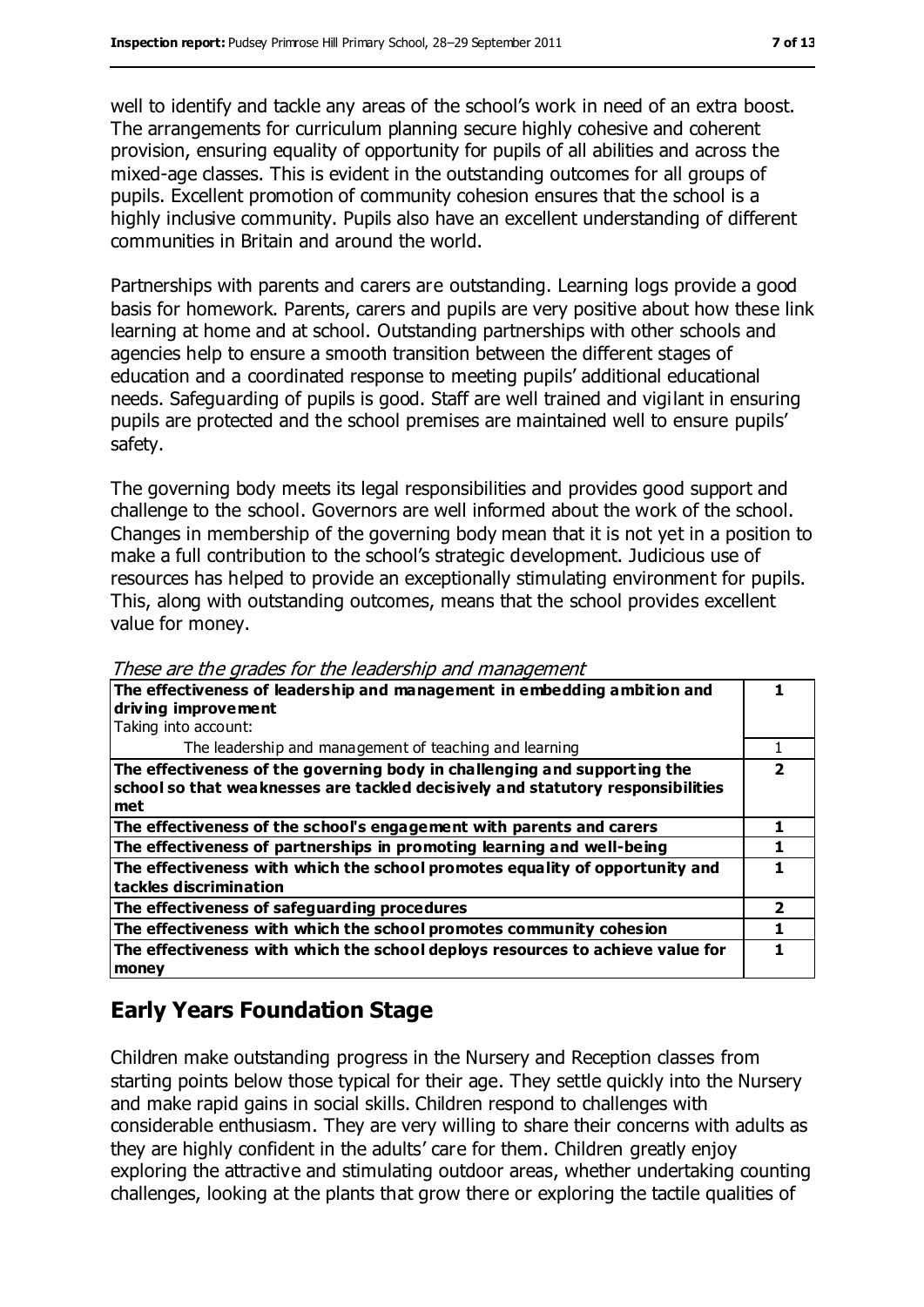foam. They make a very good start with reading and writing in the Reception classes. Some demonstrate these skills independently, for example, by writing shopping lists or lists of people in their family.

Adults support children's learning and development most effectively. They engage exceptionally well in children's play, providing outstanding models for language and social development. Resources are of high quality and freely accessible to children. Observations of children's learning are used extremely well to inform plans for the next steps for individuals and groups and to extend the challenge for children. Staff take every step to ensure children are safe and they show great care for children's well-being.

The Early Years Foundation Stage is led and managed extremely well. All staff respond well to the highly reflective style of the leader so that the result is a very effective team. Constant adjustments are made to provision in light of selfevaluation. For example, at the end of last school year, staff identified that further work was needed to develop boys' skills in language for communication and thinking. Steps have been taken this year to provide more activities linked to individual boys' interests and to observe and record their impact. These records show that already this year the progress of boys is accelerating.

These are the grades for the Early Years Foundation Stage

| Overall effectiveness of the Early Years Foundation stage                    |  |
|------------------------------------------------------------------------------|--|
| Taking into account:                                                         |  |
| Outcomes for children in the Early Years Foundation Stage                    |  |
| The quality of provision in the Early Years Foundation Stage                 |  |
| The effectiveness of leadership and management in the Early Years Foundation |  |
| Stage                                                                        |  |

#### **Views of parents and carers**

The level of response to the questionnaire for parents and carers was broadly average. Almost all parents and carers who responded were positive about all aspects of the school's work. Comments such as, 'this is an excellent school' and 'it has provided a fantastic experience for my children' are typical. A few parents and carers disagreed that the school deals effectively with unacceptable behaviour and a similar number felt that the school did not take account of their suggestions and concerns. Inspectors judged pupils' behaviour as outstanding. They also found that the school has extensive ways of taking into account parents' and carers' views.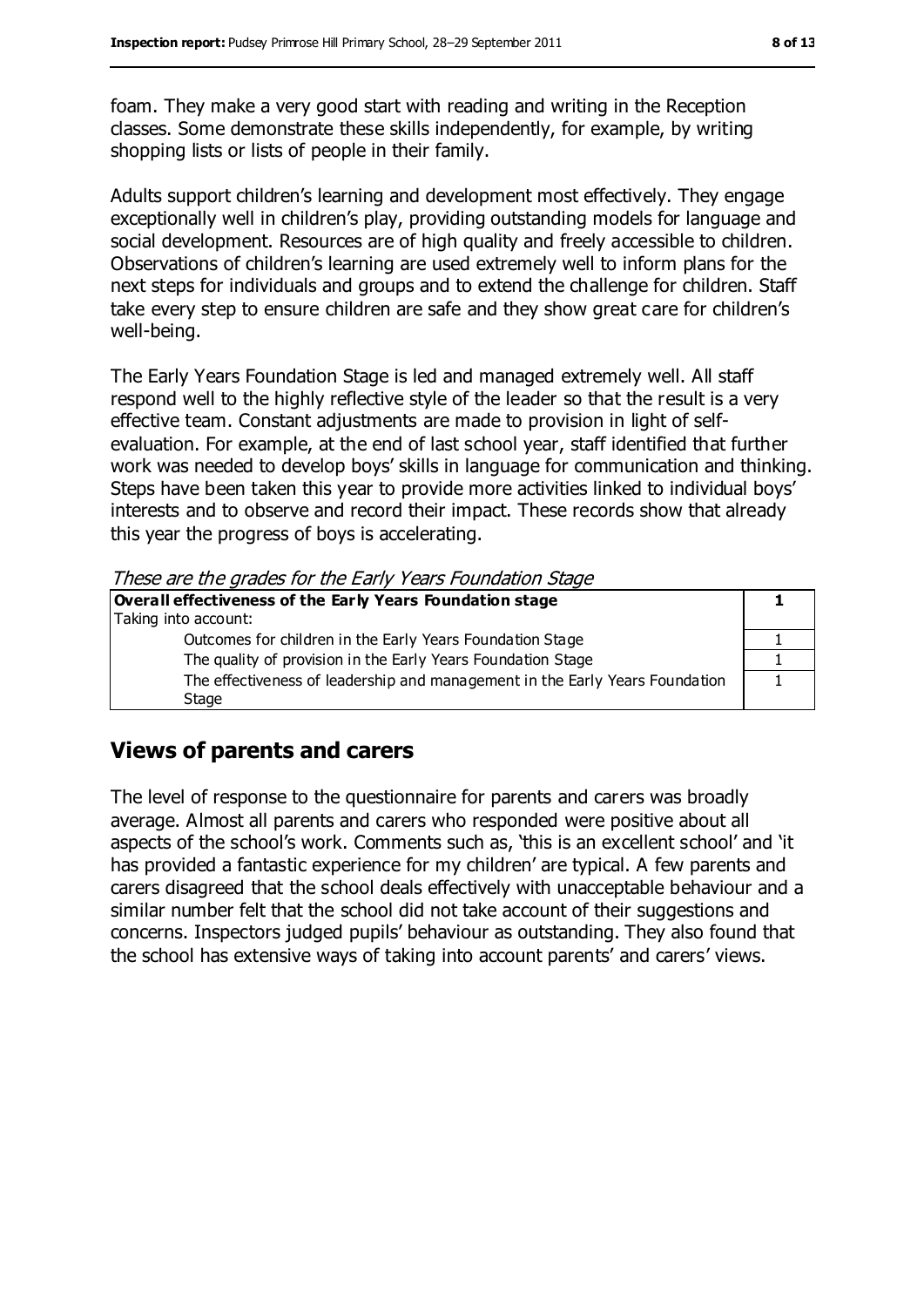## **Responses from parents and carers to Ofsted's questionnaire**

Ofsted invited all the registered parents and carers of pupils registered at Pudsey Primrose Hill Primary School to complete a questionnaire about their views of the school.

In the questionnaire, parents and carers were asked to record how strongly they agreed with 13 statements about the school.

The inspection team received 126 completed questionnaires by the end of the on-site inspection. In total, there are 352 pupils registered at the school.

| <b>Statements</b>                                                                                                                                                                                                                                       | <b>Strongly</b><br>agree |               | <b>Agree</b> |               | <b>Disagree</b> |                | <b>Strongly</b><br>disagree |               |
|---------------------------------------------------------------------------------------------------------------------------------------------------------------------------------------------------------------------------------------------------------|--------------------------|---------------|--------------|---------------|-----------------|----------------|-----------------------------|---------------|
|                                                                                                                                                                                                                                                         | <b>Total</b>             | $\frac{0}{0}$ | <b>Total</b> | $\frac{1}{2}$ | <b>Total</b>    | $\frac{1}{2}$  | <b>Total</b>                | $\frac{9}{6}$ |
| My child enjoys school                                                                                                                                                                                                                                  | 73                       | 58            | 50           | 40            | 1               | 1              | 0                           | 0             |
| The school keeps my child<br>safe                                                                                                                                                                                                                       | 91                       | 72            | 34           | 27            | $\mathbf{1}$    | $\mathbf{1}$   | $\mathbf 0$                 | $\mathbf 0$   |
| The school informs me<br>about my child's progress                                                                                                                                                                                                      | 74                       | 59            | 51           | 40            | 1               | $\mathbf{1}$   | $\mathbf 0$                 | $\mathbf 0$   |
| My child is making enough<br>progress at this school                                                                                                                                                                                                    | 83                       | 66            | 39           | 31            | 3               | $\overline{2}$ | $\mathbf 0$                 | $\mathbf 0$   |
| The teaching is good at<br>this school                                                                                                                                                                                                                  | 90                       | 71            | 34           | 27            | $\overline{2}$  | $\overline{2}$ | $\mathbf 0$                 | $\mathbf 0$   |
| The school helps me to<br>support my child's learning                                                                                                                                                                                                   | 82                       | 65            | 42           | 33            | $\mathbf{1}$    | $\mathbf{1}$   | $\mathbf 0$                 | $\mathbf 0$   |
| The school helps my child<br>to have a healthy lifestyle                                                                                                                                                                                                | 78                       | 62            | 46           | 37            | $\mathbf{1}$    | $\mathbf{1}$   | $\mathbf 0$                 | $\mathbf 0$   |
| The school makes sure that<br>my child is well prepared<br>for the future (for example<br>changing year group,<br>changing school, and for<br>children who are finishing<br>school, entering further or<br>higher education, or<br>entering employment) | 73                       | 58            | 47           | 37            | $\overline{2}$  | $\overline{2}$ | $\mathbf 0$                 | $\mathbf 0$   |
| The school meets my<br>child's particular needs                                                                                                                                                                                                         | 76                       | 60            | 48           | 38            | $\overline{2}$  | $\overline{2}$ | $\mathbf 0$                 | $\mathbf 0$   |
| The school deals effectively<br>with unacceptable<br>behaviour                                                                                                                                                                                          | 61                       | 48            | 56           | 44            | 5               | $\overline{4}$ | $\mathbf 0$                 | $\mathbf 0$   |
| The school takes account<br>of my suggestions and<br>concerns                                                                                                                                                                                           | 59                       | 47            | 60           | 48            | 5               | 4              | $\mathbf 0$                 | 0             |
| The school is led and<br>managed effectively                                                                                                                                                                                                            | 86                       | 68            | 38           | 30            | $\overline{2}$  | $\overline{2}$ | $\mathbf 0$                 | $\mathbf 0$   |
| Overall, I am happy with<br>my child's experience at<br>this school                                                                                                                                                                                     | 99                       | 79            | 27           | 21            | 0               | $\mathbf 0$    | $\pmb{0}$                   | 0             |

The table above summarises the responses that parents and carers made to each statement. The percentages indicate the proportion of parents and carers giving that response out of the total number of completed questionnaires. Where one or more parents and carers chose not to answer a particular question, the percentages will not add up to 100%.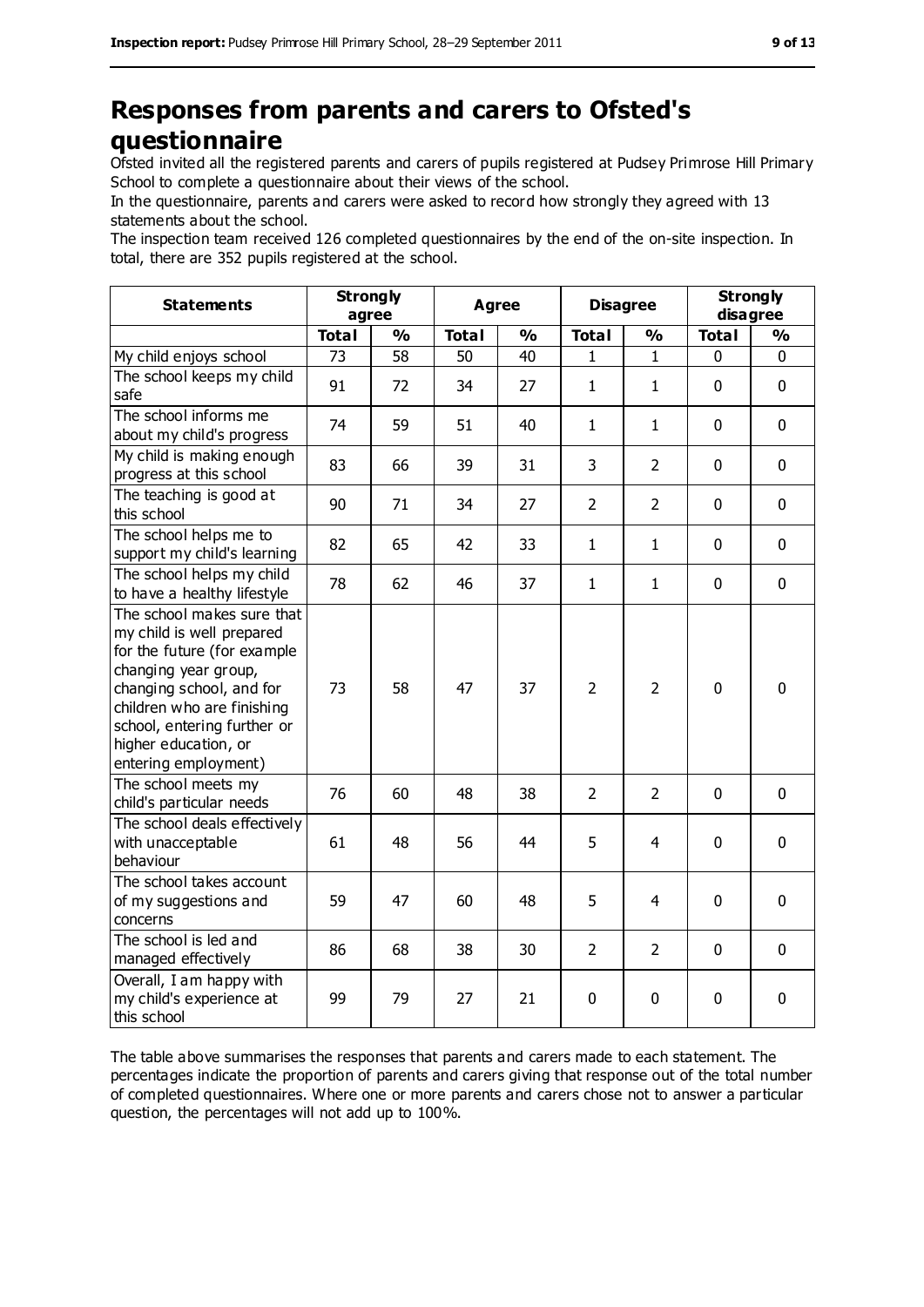## **Glossary**

### **What inspection judgements mean**

| <b>Grade</b> | <b>Judgement</b> | <b>Description</b>                                                                                                                                                                                                               |
|--------------|------------------|----------------------------------------------------------------------------------------------------------------------------------------------------------------------------------------------------------------------------------|
| Grade 1      | Outstanding      | These features are highly effective. An outstanding<br>school provides exceptionally well for all its pupils'<br>needs.                                                                                                          |
| Grade 2      | Good             | These are very positive features of a school. A school<br>that is good is serving its pupils well.                                                                                                                               |
| Grade 3      | Satisfactory     | These features are of reasonable quality. A<br>satisfactory school is providing adequately for its<br>pupils.                                                                                                                    |
| Grade 4      | Inadequate       | These features are not of an acceptable standard. An<br>inadequate school needs to make significant<br>improvement in order to meet the needs of its pupils.<br>Ofsted inspectors will make further visits until it<br>improves. |

#### **Overall effectiveness of schools**

|                          | Overall effectiveness judgement (percentage of schools) |      |                     |                   |
|--------------------------|---------------------------------------------------------|------|---------------------|-------------------|
| <b>Type of</b><br>school | <b>Outstanding</b>                                      | Good | <b>Satisfactory</b> | <b>Inadequate</b> |
| Nursery schools          | 43                                                      | 47   | 10                  |                   |
| Primary schools          | 6                                                       | 46   | 42                  |                   |
| Secondary<br>schools     | 14                                                      | 36   | 41                  | 9                 |
| Sixth forms              | 15                                                      | 42   | 41                  | 3                 |
| Special schools          | 30                                                      | 48   | 19                  |                   |
| Pupil referral<br>units  | 14                                                      | 50   | 31                  | 5                 |
| All schools              | 10                                                      | 44   | 39                  |                   |

New school inspection arrangements were introduced on 1 September 2009. This means that inspectors now make some additional judgements that were not made previously.

The data in the table above is for the period 1 September 2010 to 08 April 2011 and are consistent with the latest published official statistics about maintained school inspection outcomes (see [www.ofsted.gov.uk\)](http://www.ofsted.gov.uk/).

The sample of schools inspected during 2010/11 was not representative of all schools nationally, as weaker schools are inspected more frequently than good or outstanding schools.

Percentages are rounded and do not always add exactly to 100. Sixth form figures reflect the judgements made for the overall effectiveness of the sixth form in secondary schools, special schools and pupil referral units.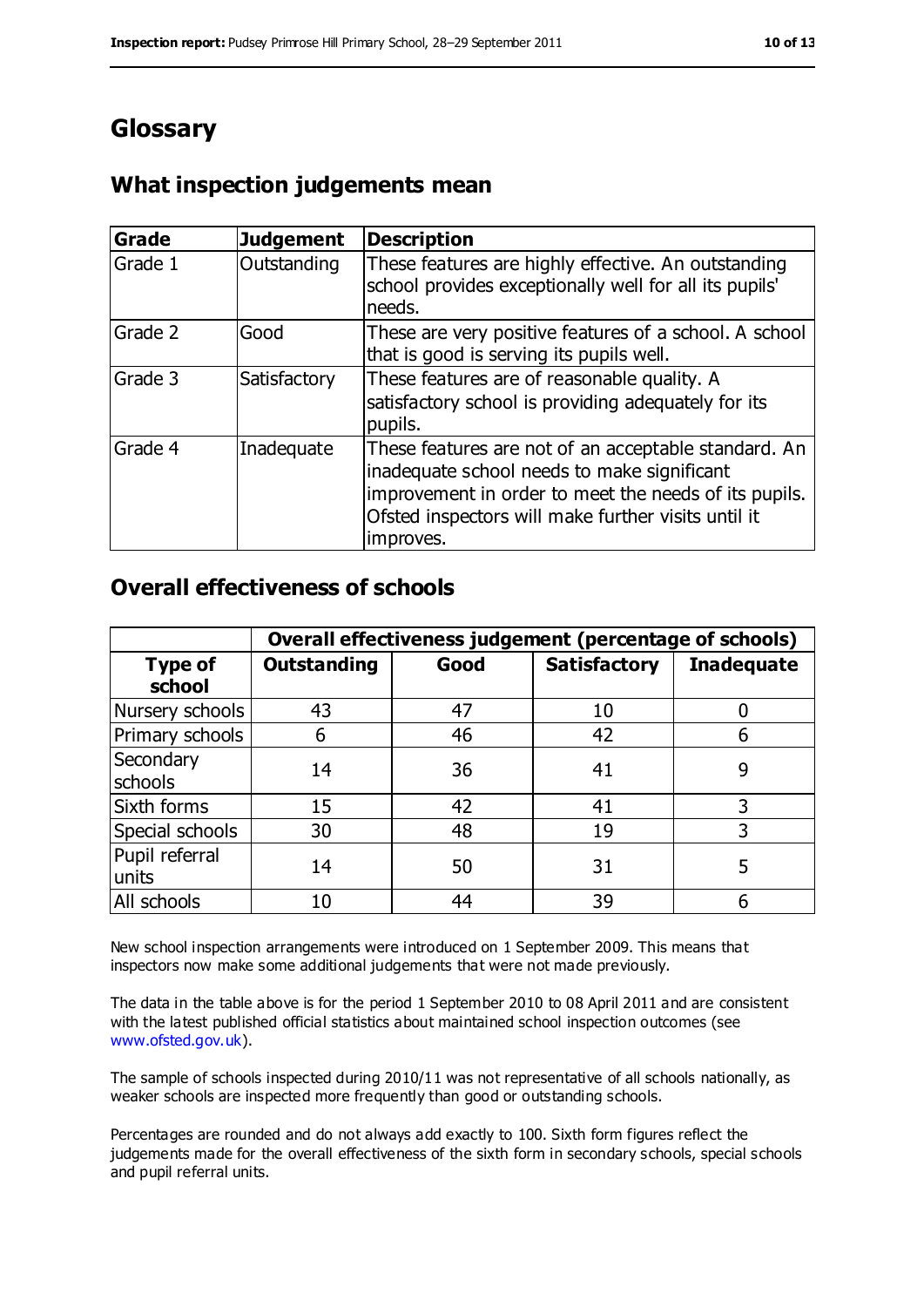# **Common terminology used by inspectors**

| Achievement:               | the progress and success of a pupil in their<br>learning, development or training.                                                                                                                                                                                                                                                     |
|----------------------------|----------------------------------------------------------------------------------------------------------------------------------------------------------------------------------------------------------------------------------------------------------------------------------------------------------------------------------------|
| Attainment:                | the standard of the pupils' work shown by test<br>and examination results and in lessons.                                                                                                                                                                                                                                              |
| Capacity to improve:       | the proven ability of the school to continue<br>improving. Inspectors base this judgement on<br>what the school has accomplished so far and on<br>the quality of its systems to maintain<br>improvement.                                                                                                                               |
| Leadership and management: | the contribution of all the staff with<br>responsibilities, not just the headteacher, to<br>identifying priorities, directing and motivating staff<br>and running the school.                                                                                                                                                          |
| Learning:                  | how well pupils acquire knowledge, develop their<br>understanding, learn and practise skills and are<br>developing their competence as learners.                                                                                                                                                                                       |
| Overall effectiveness:     | inspectors form a judgement on a school's overall<br>effectiveness based on the findings from their<br>inspection of the school. The following<br>judgements, in particular, influence what the<br>overall effectiveness judgement will be.                                                                                            |
|                            | The school's capacity for sustained<br>■<br>improvement.<br>Outcomes for individuals and groups of<br>pupils.<br>$\blacksquare$ The quality of teaching.<br>The extent to which the curriculum meets<br>pupils' needs, including, where relevant,<br>through partnerships.<br>The effectiveness of care, guidance and<br>■<br>support. |
| Progress:                  | the rate at which pupils are learning in lessons<br>and over longer periods of time. It is often<br>measured by comparing the pupils' attainment at<br>the end of a key stage with their attainment when<br>they started.                                                                                                              |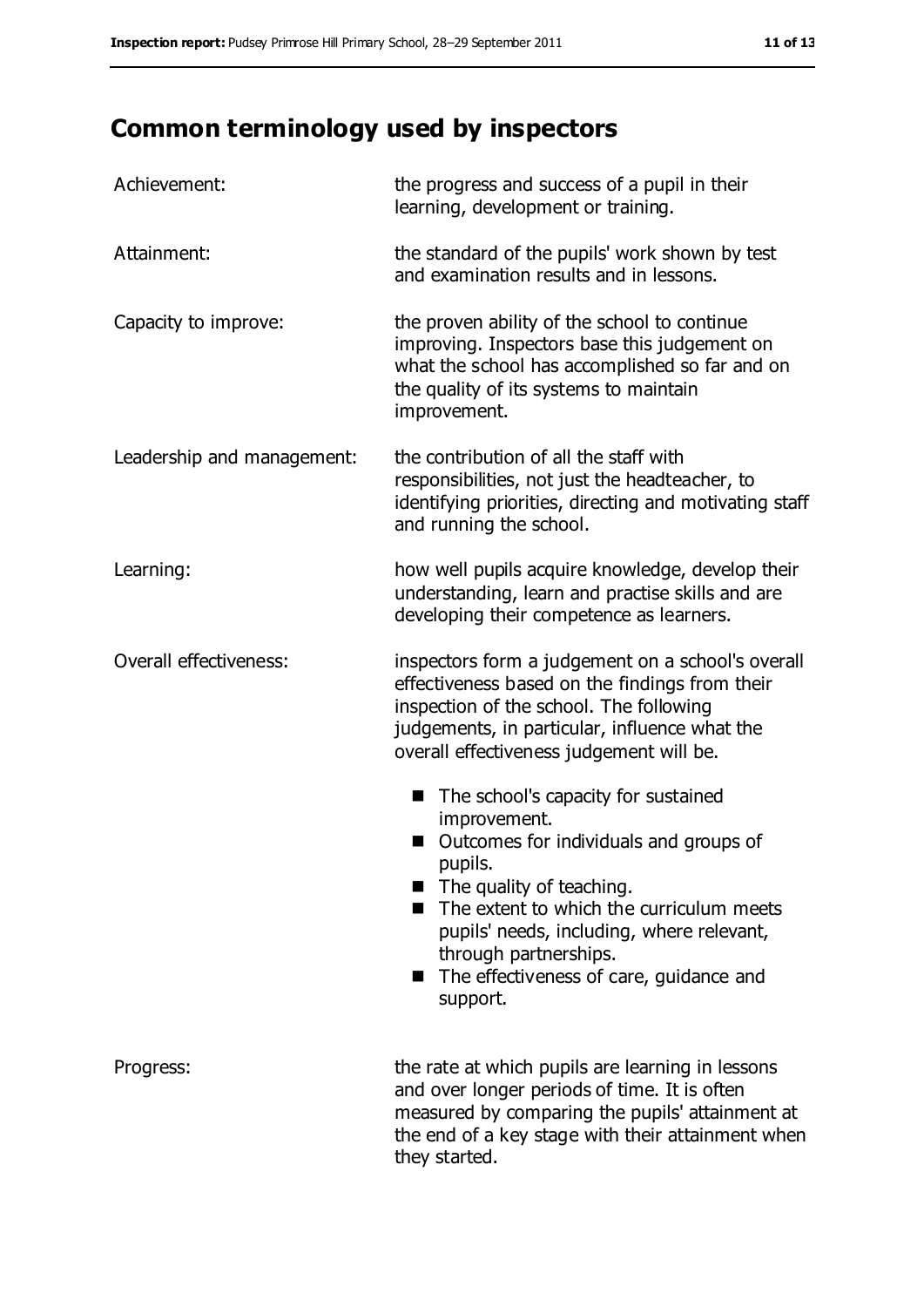**This letter is provided for the school, parents and carers to share with their children. It describes Ofsted's main findings from the inspection of their school.**



30 September 2011

Dear Pupils

#### **Inspection of Pudsey Primrose Hill Primary School, Pudsey, LS28 6AB**

Thank you for your help and for the warm welcome you gave us when we came to inspect your school.

I am pleased to tell you that Primrose Hill Primary School is an outstanding school. You make very rapid progress, including those who find learning easy and those who find it more difficult. We saw you enjoying lessons, eager to be in school and noticed how much you like a challenge. Your behaviour in lessons and around the school is excellent. The curriculum is just right for you and we were impressed that you have the opportunity to give your views on it. The school takes excellent care of you. This helps you to lead healthy lives and to stay very safe. The way in which you take on special responsibilities is impressive - for example, how the older pupils help the younger ones at lunchtime. It was great to see you all playing together and to see how well you include everyone. All of this is giving you a great start for the future. In the same way, the youngest children in Nursery and Reception make an excellent start to their time at school.

All of this happens because your headteacher and her staff are striving constantly to make the school as good as it can possibly be for you. When they find something that could be better they act very quickly to improve it. Your lessons are taught well and many of them are outstanding. To make the school even better we have asked the staff to make sure you have regular opportunities to review and assess your learning in all your classes.

You can help by continuing to work hard and by challenging yourselves to learn even more. I wish you every success for the future.

Yours sincerely

Liz Godman Lead inspector